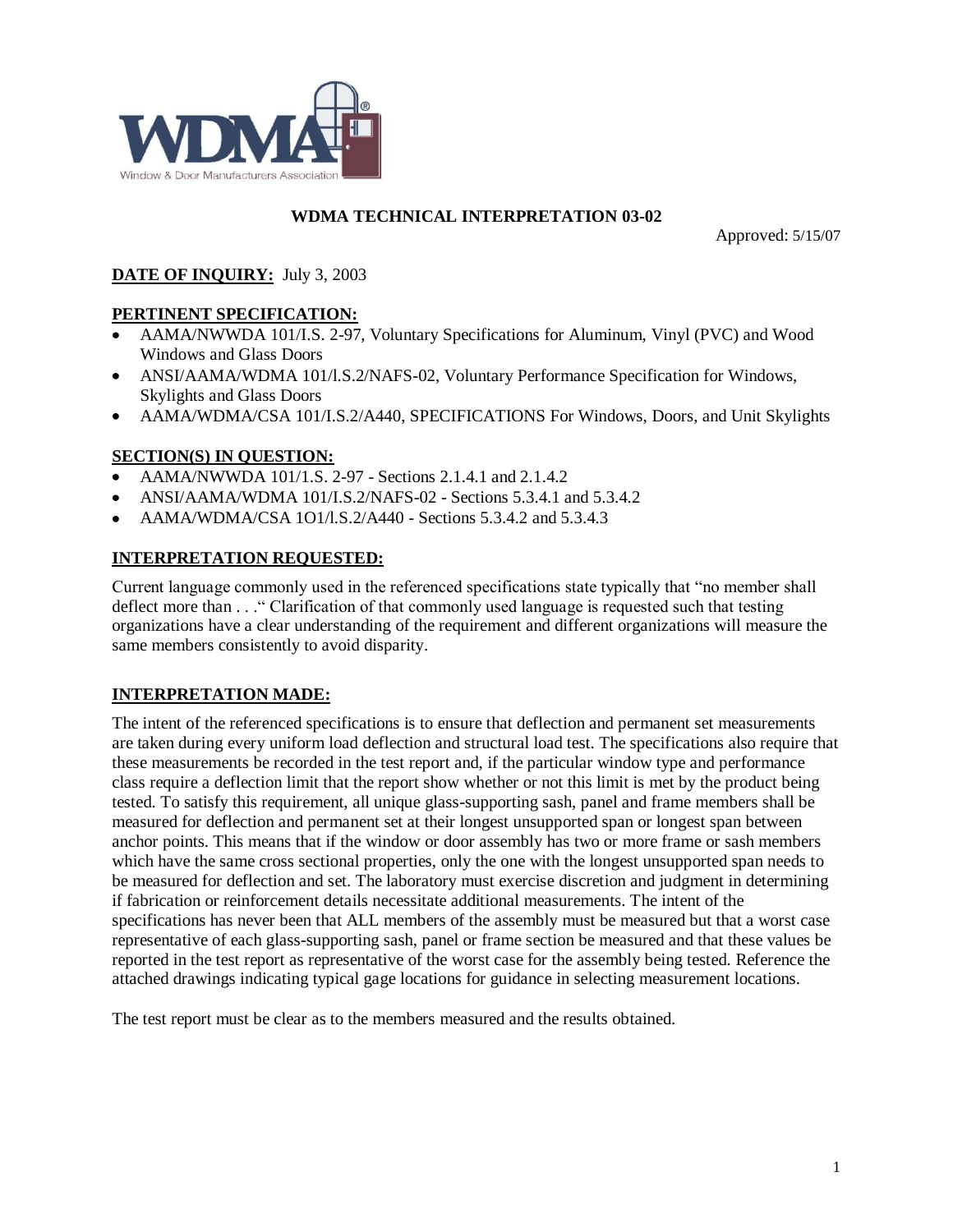Typical Deflection Gauge Locations for Casement Windows

<sup>®</sup> Deflection Gage Locations



- Measure either the lock stile, hinge stile, or rails, whichever has the longest unsupported  $\bullet$ span.
- Always use a 3-point measurement (support ends and center of unsupported span).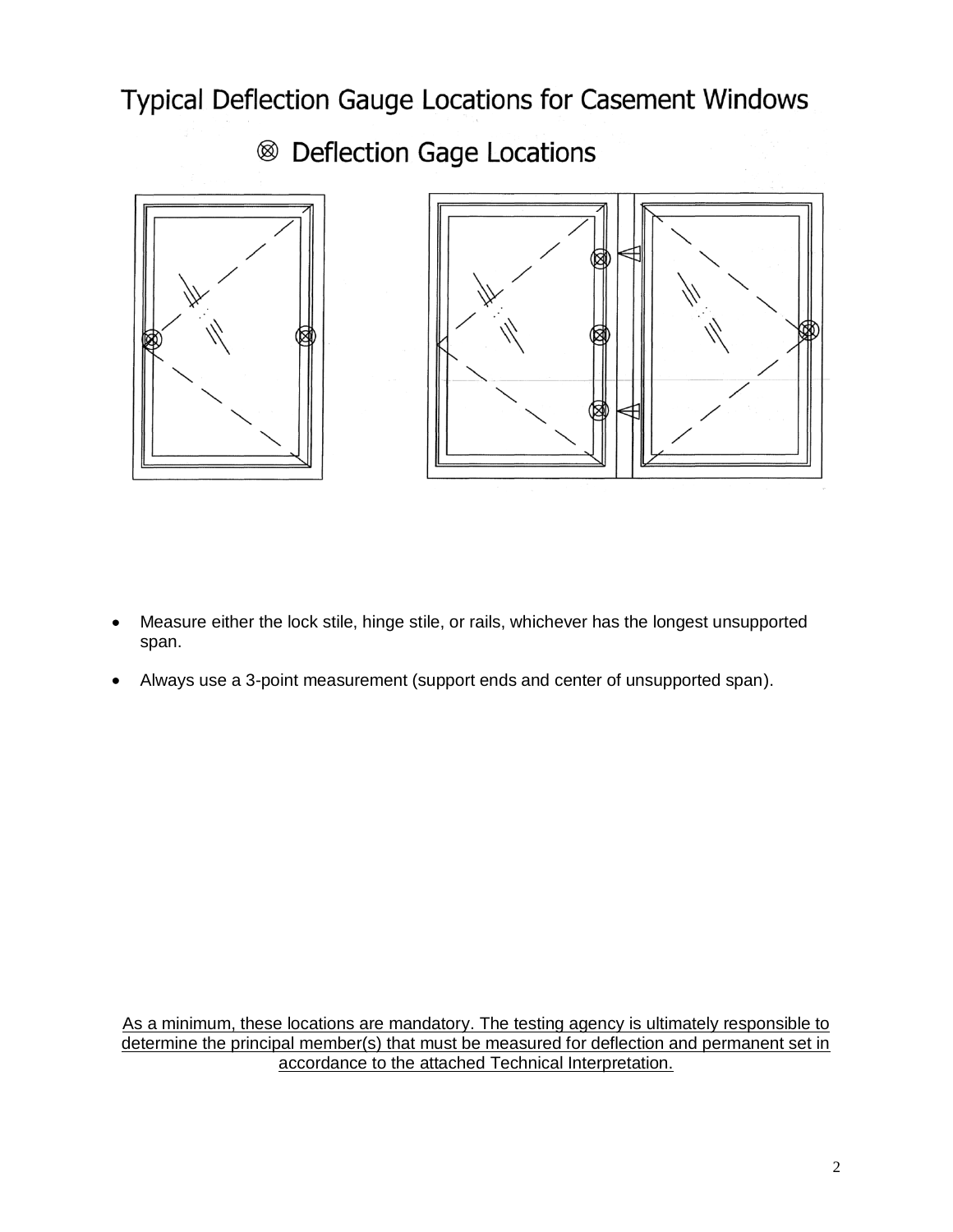## Typical Deflection Gauge Locations for Curtain Walls and **Store-Fronts**



- Measure longest unsupported span of each unique member
- Measure longest span of reinforced/non-reinforced members (both horizontal and vertical)
- Measure span with splice (if used) and splice location also
- Measure cantilever spans if length is at least 20% of longest span on unit
- Always use a 3-point measurement (support ends and center of unsupported span).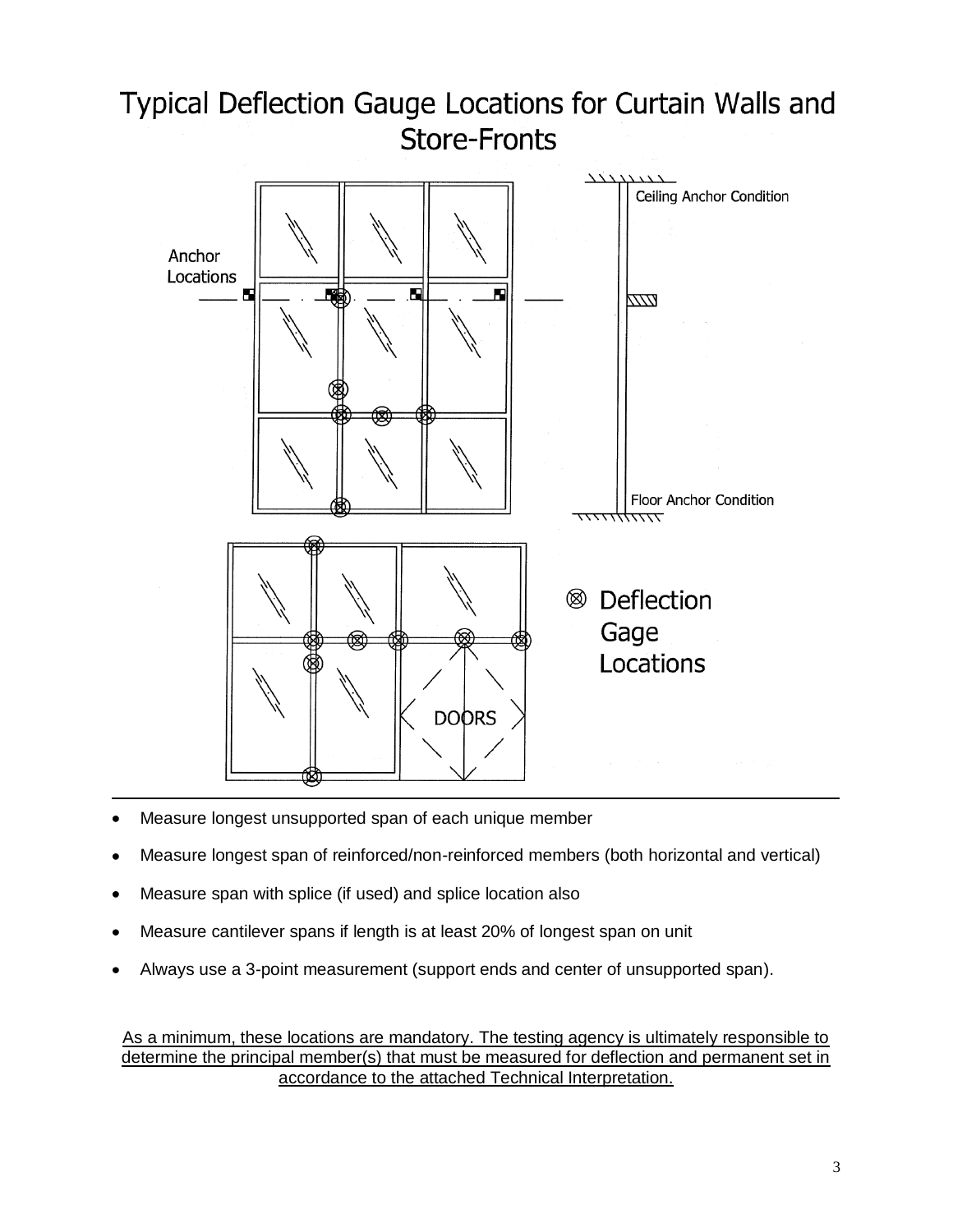# **Typical Deflection Gauge Locations for Horizontal Sliding** Windows and Sliding Glass Doors



<sup>8</sup> Deflection Gage Locations

- Measure each unique meeting or locking stile
- Always use a 3-point measurement (support ends and center of unsupported span).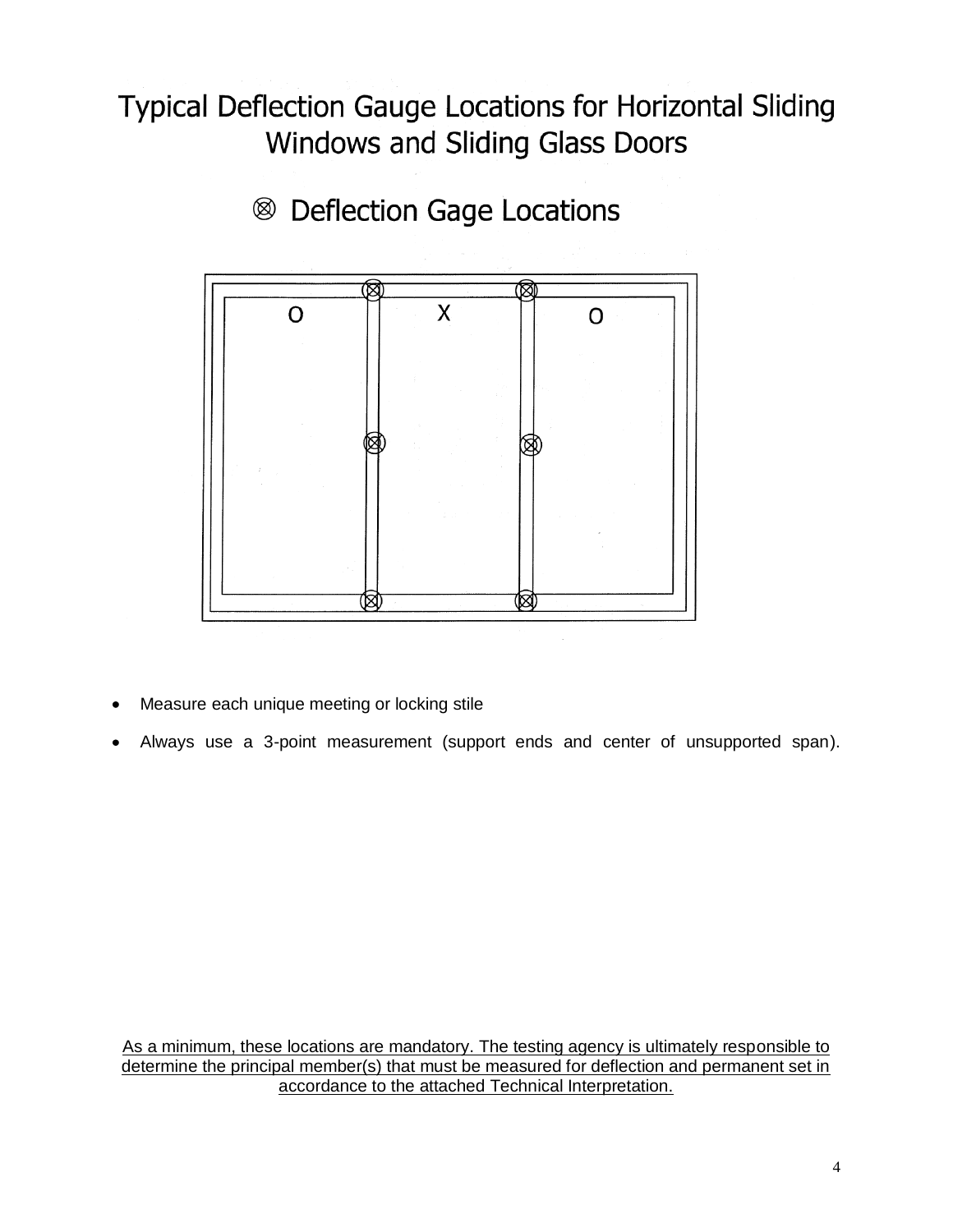## Typical Deflection Gauge Locations for Fixed Windows

- **Deflection Gage Locations** ▧
	- **Fastener Locations**



- Measure deflection between fasteners (longest span)
- Always use a 3-point measurement (support ends and center of unsupported span).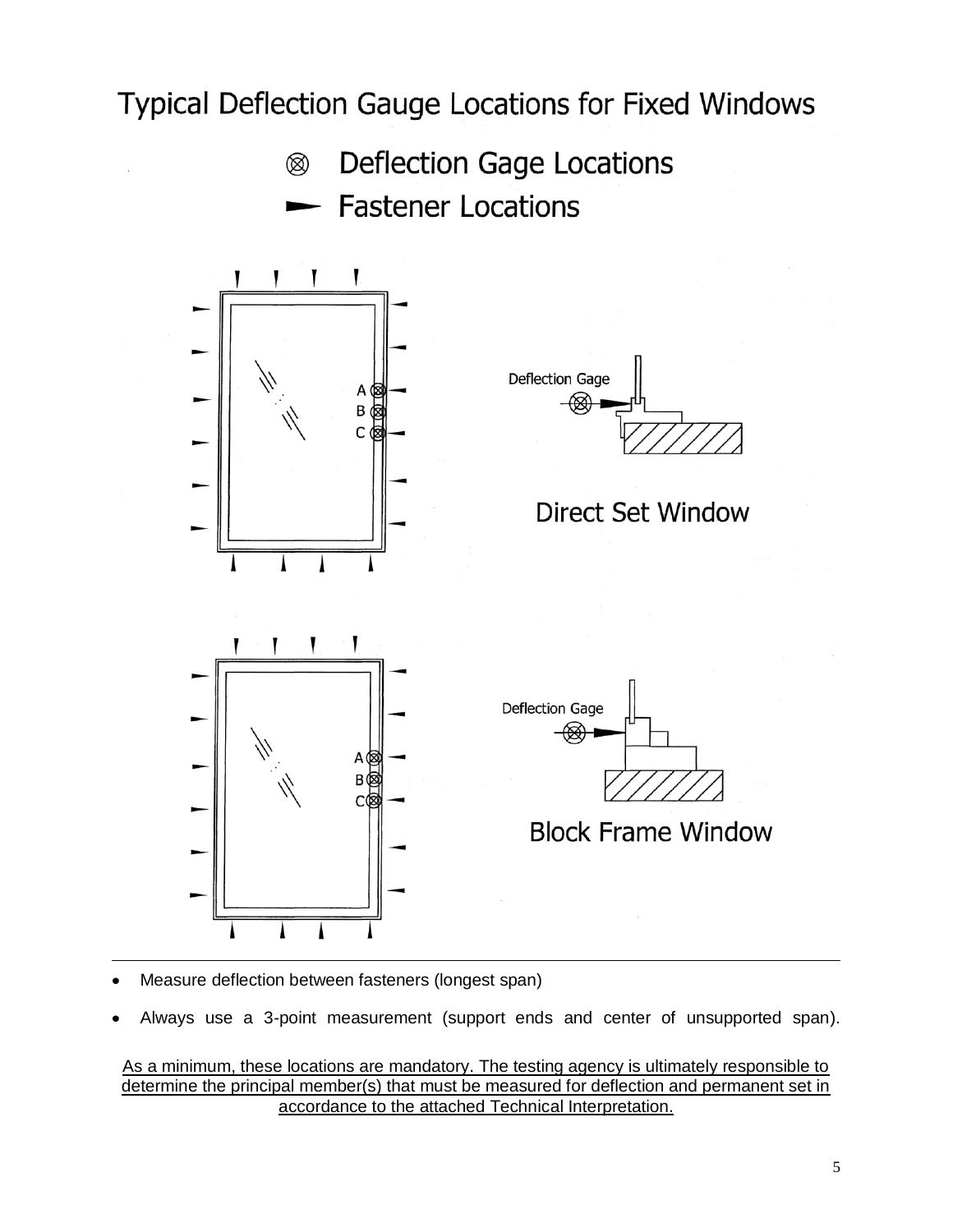Typical Deflection Gauge Locations for Hung Windows

<sup>®</sup> Deflection Gage Locations



Always use a 3-point measurement (support ends and center of unsupported span).

As a minimum, these locations are mandatory. The testing agency is ultimately responsible to determine the principal member(s) that must be measured for deflection and permanent set in accordance to the attached Technical Interpretation.

6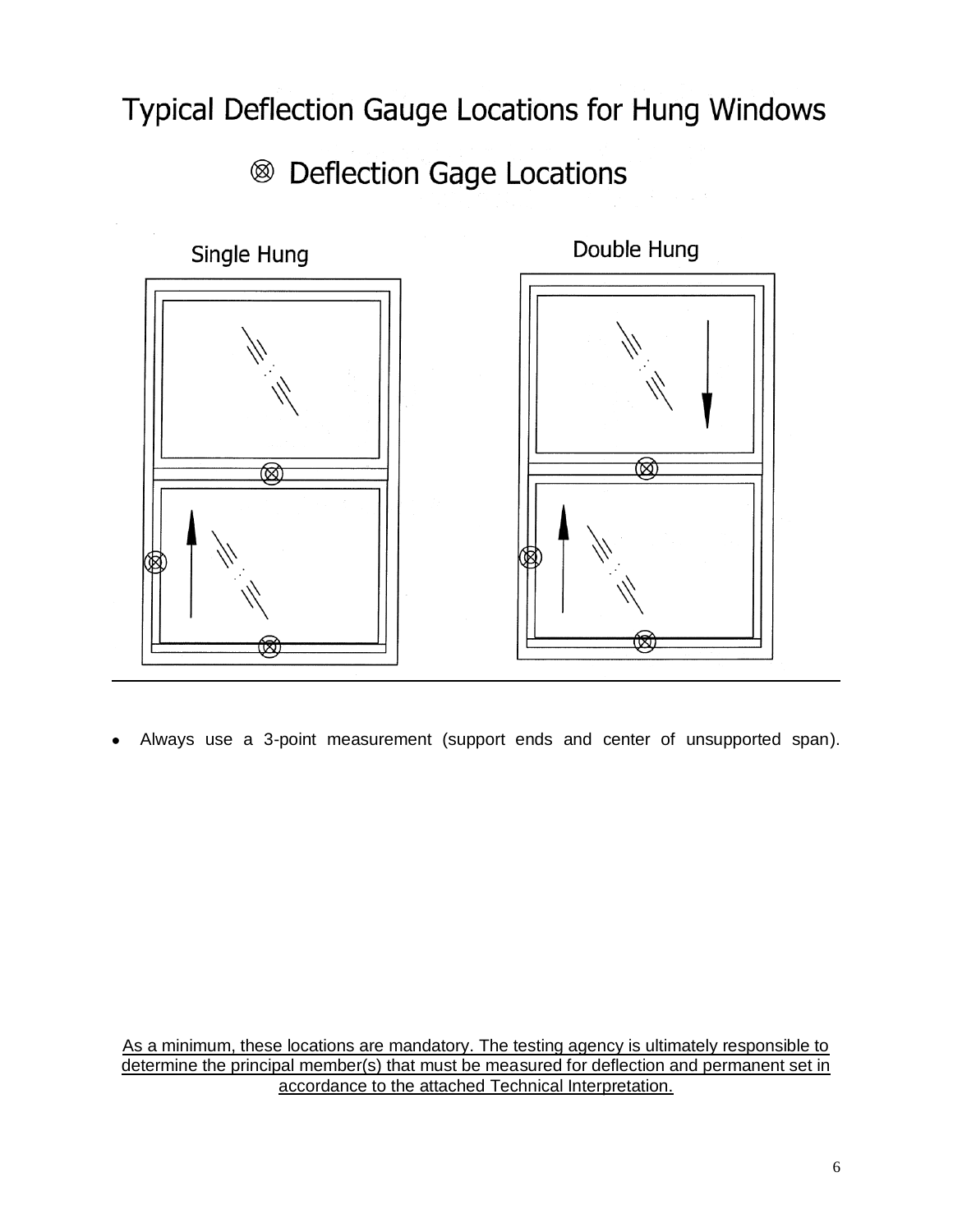# **Typical Deflection Gauge Locations for Structural** Members/Mullions

# <sup>®</sup> Deflection Gage Locations



- Measure longest unsupported span of each unique member
- Always use a 3-point measurement (support ends and center of unsupported span).
- Measure longest unsupported span in either vertical or horizontal direction as necessary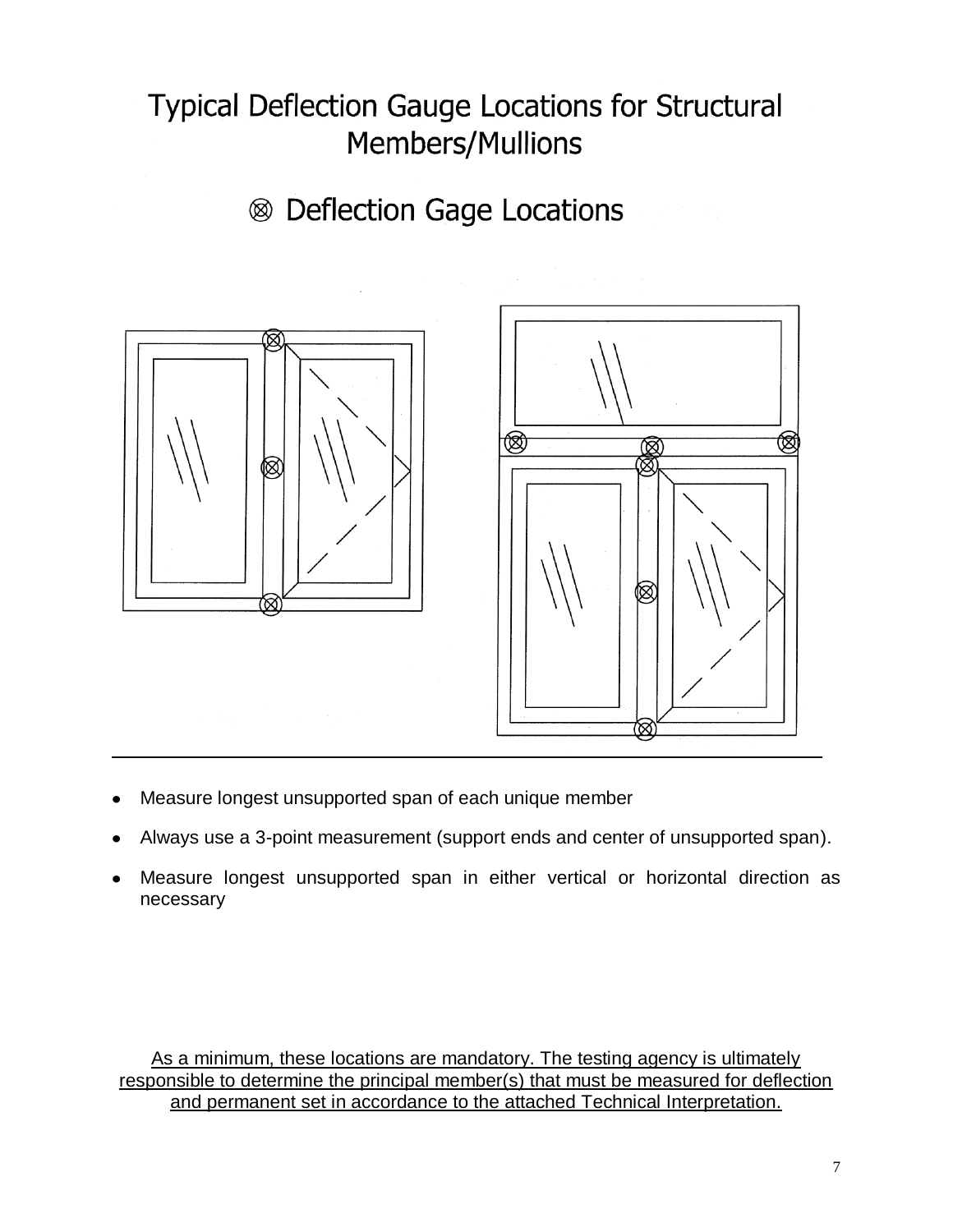Typical Deflection Gauge Locations for Projecting/Awning Windows





- Measure either the stiles or rails, whichever has the longest unsupported span
- Always use a 3-point measurement (support ends and center of unsupported span)
- Please look at mullion/structural member drawings for deflection gage location for  $\bullet$ horizontal structural member